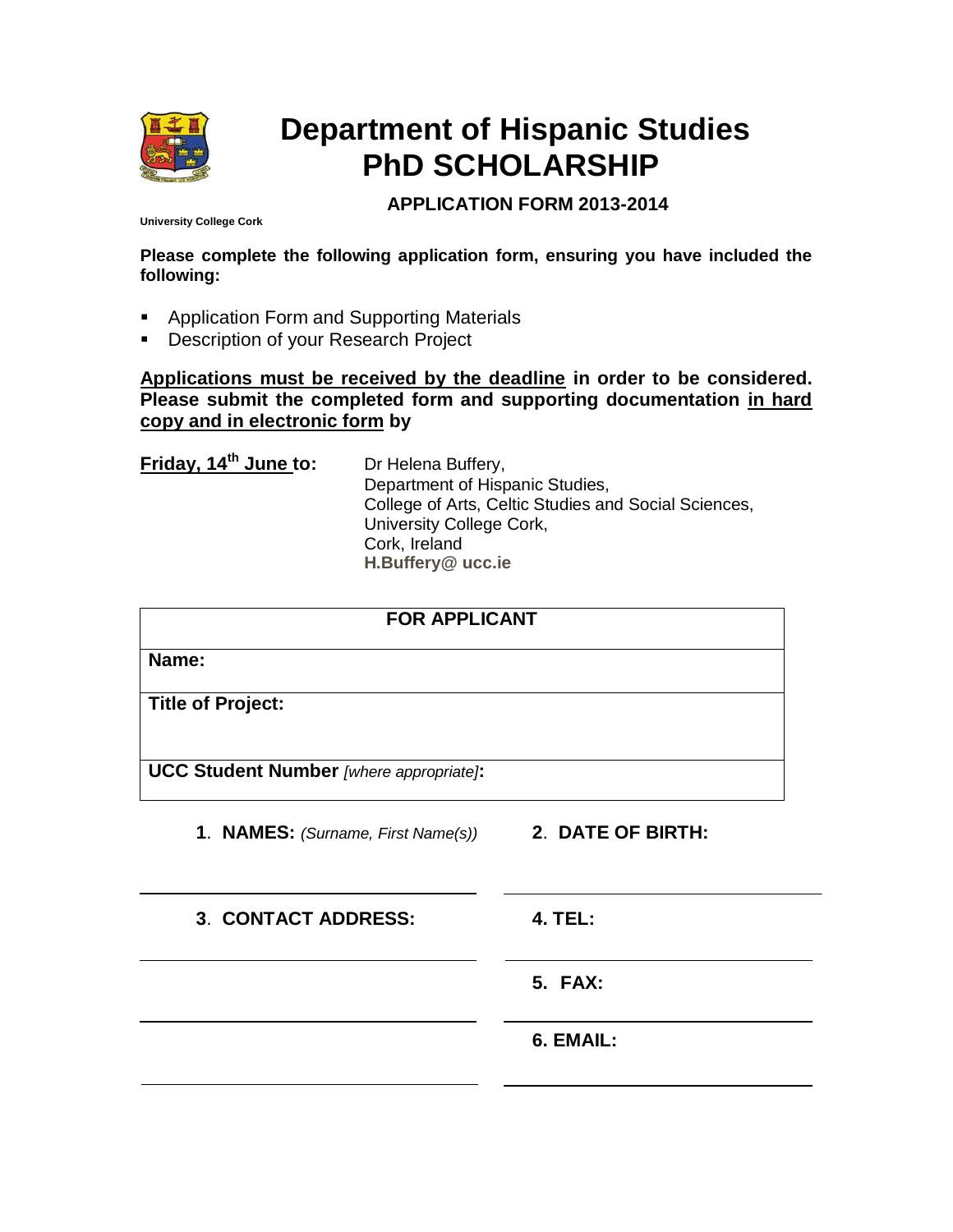## **7. UNDERGRADUATE CAREER:**

*(including details of any qualifying examinations to enter postgraduate studies.)*

| Name of<br>Institution(s)<br>Attended: | Years<br>Registered<br>From:<br>To: | Title of<br>Qualification(s): | Subjects: | Awarding<br>Institution(s): | Level/<br>Class/<br>Grade: | Date<br>Conferred: |
|----------------------------------------|-------------------------------------|-------------------------------|-----------|-----------------------------|----------------------------|--------------------|
|                                        |                                     |                               |           |                             |                            |                    |
|                                        |                                     |                               |           |                             |                            |                    |

#### **8. POSTGRADUATE CAREER: DEGREES/DIPLOMAS**

*(insert projected date of initial registration on the PhD/PhD Track/MPhil)*

| Name of<br>Institutions(s)<br>Attended: | Years<br>Registered<br>From:<br>To: | Title of<br><b>Qualification(s):</b> | Subjects: | Awarding<br>Institution(s): | Level/<br>Class/<br>Grade: | Date<br>Conferred: |
|-----------------------------------------|-------------------------------------|--------------------------------------|-----------|-----------------------------|----------------------------|--------------------|
|                                         |                                     |                                      |           |                             |                            |                    |
|                                         |                                     |                                      |           |                             |                            |                    |

#### **9. PLEASE LIST GRANTS AND SCHOLARSHIPS ALREADY AWARDED AND ALSO THOSE APPLIED FOR IN 2012 and 2013.** (*Failure to disclose such awards will result in disqualification.*)

### **10. OTHER RELEVANT ACADEMIC OR PERSONAL DETAILS:**

### **11. TITLE AND SHORT DESCRIPTION OF RESEARCH PROJECT:** *(no more than 50 words).*